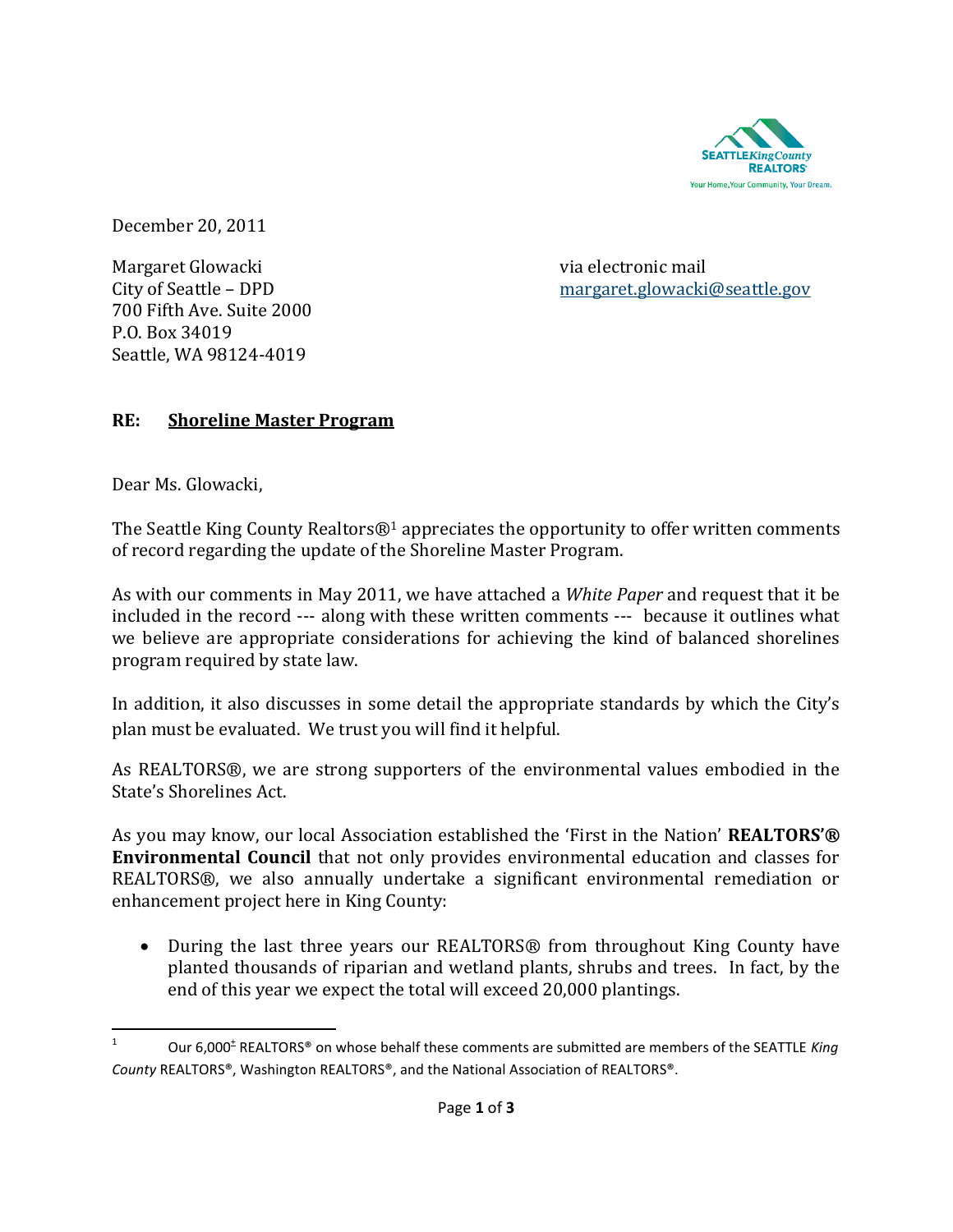Our efforts have remediated and enhanced locations as diverse as the Hylebos in Federal Way, the Mercer Slough and wetland areas of Kelsey Creek Farm in Bellevue. Last fall, we undertook an invasive species removal and native species replacement planting project at Seward Park in Seattle.

There are a few issues we wish to raise for your consideration.

Overall, we urge that the City remain cognizant of the wide range of uses along the city's shorelines. Unlike many shoreline environments in the State of Washington, Seattle's shorelines are developed. Even those shoreline environments that the inventory has categorized as "least impaired" in residential zones are developed and have been for more than 50 years. We urge that new regulations avoid added setbacks and shoreline stabilization prohibitions that would curtail use.

These uses are critical to the quality of life and economic vitality of our city. We believe that thoughtful and reasonable public policy is an essential component to a thriving community.

# Residential setbacks

We ask that the city reconsider its proposed setback requirements on residential lots. Currently, in compliance with the Environmentally Critical Areas (ECA) regulations, the setback requirement for residences is 25 feet. The proposal adds another 10 feet, for a total set back of 35 feet. We believe the additional 10 feet of setback will place an undue burden on property owners in Seattle, without a commensurate environmental benefit. Many lot depths along Seattle shorelines are shallow, particularly north of Magnuson Park. An additional 10 foot setback will restrict use and shoreline enjoyment.

We appreciate the proposed calculation under subsections 23.60.206.B.2.b.2, allowing a residential setback to align with adjacent residences within 100 feet. We urge greater flexibility on the that calculation when the setback of adjacent residences is greater than 75 feet from the OHW mark. We believe the Director should have the discretion to reduce setback to 50 feet in these circumstances.

# Shoreline stabilization and bulkheads

In regards to shoreline stabilization and bulkhead standards, we are concerned that the proposed regulations governing the ability of a homeowner to conduct major repair or replacement of existing hard shoreline stabilization are too restrictive. We urge greater flexibility. Due to land use and development constraints, shoreline stabilization and bulkheads play an important role in residential access to water and protecting existing uplands. Repair or replacement can be accomplished with a no net loss of ecological function.